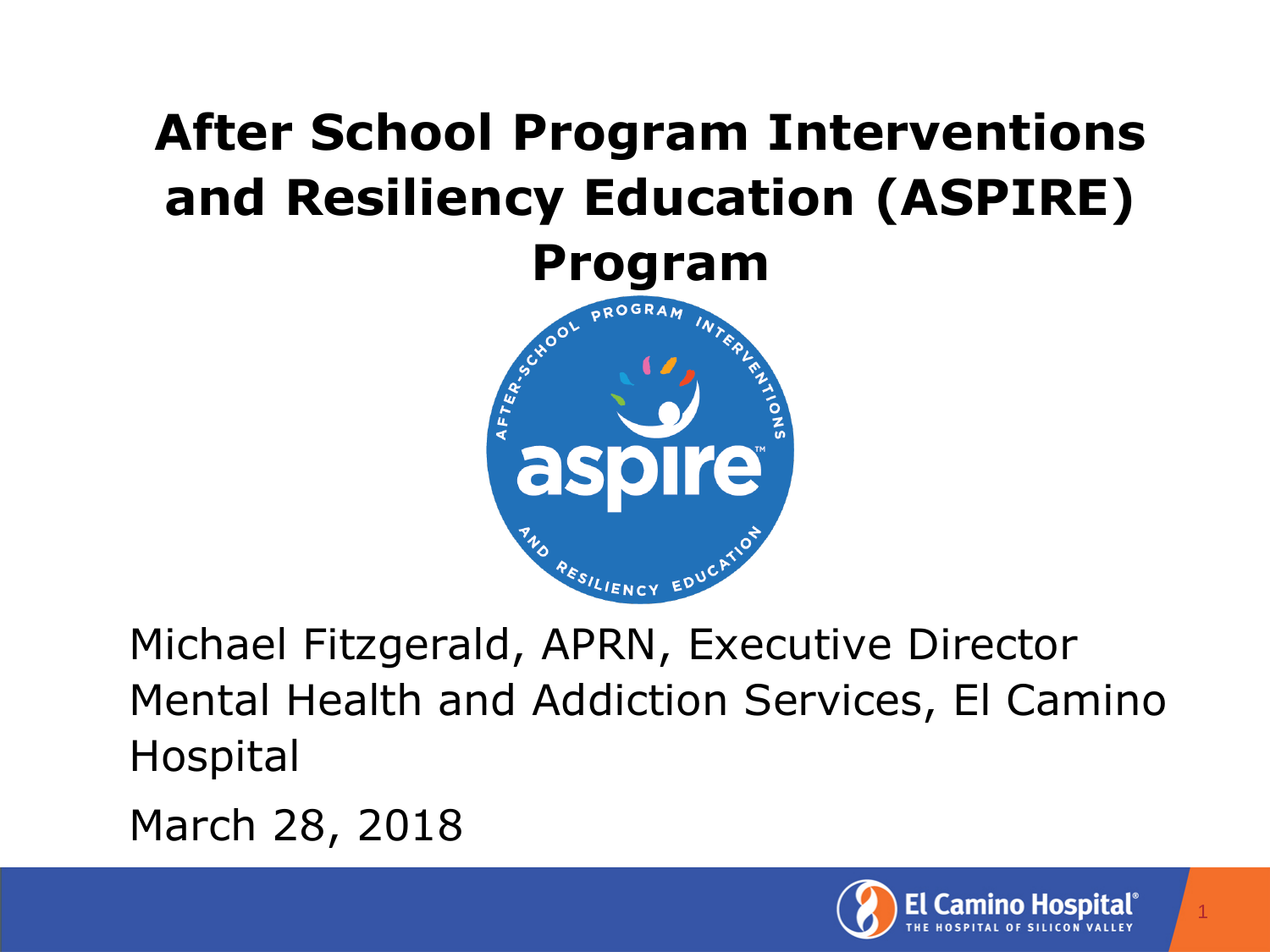### **ASPIRE Program El Camino Hospital**

#### **An IOP specifically designed for:**

- **Middle School**: Designed for those in sixth through eighth grades, this 12-week program requires a commitment of three afternoons a week.
- **High School**: This WASC-accredited program is designed for students in ninth through 12th grades. The eight-week program requires a commitment of four afternoons a week.
- **Transitional Age Youth:** This eight-week program is designed for young adults between 18 and 26 years old. The program meets four days a week.

### **Locations:**

- Mountain View: Opened in 2010
- Los Gatos: Opened in 2012

#### **Treatment modality:**

- Dialectical Behavioral Therapy (DBT).



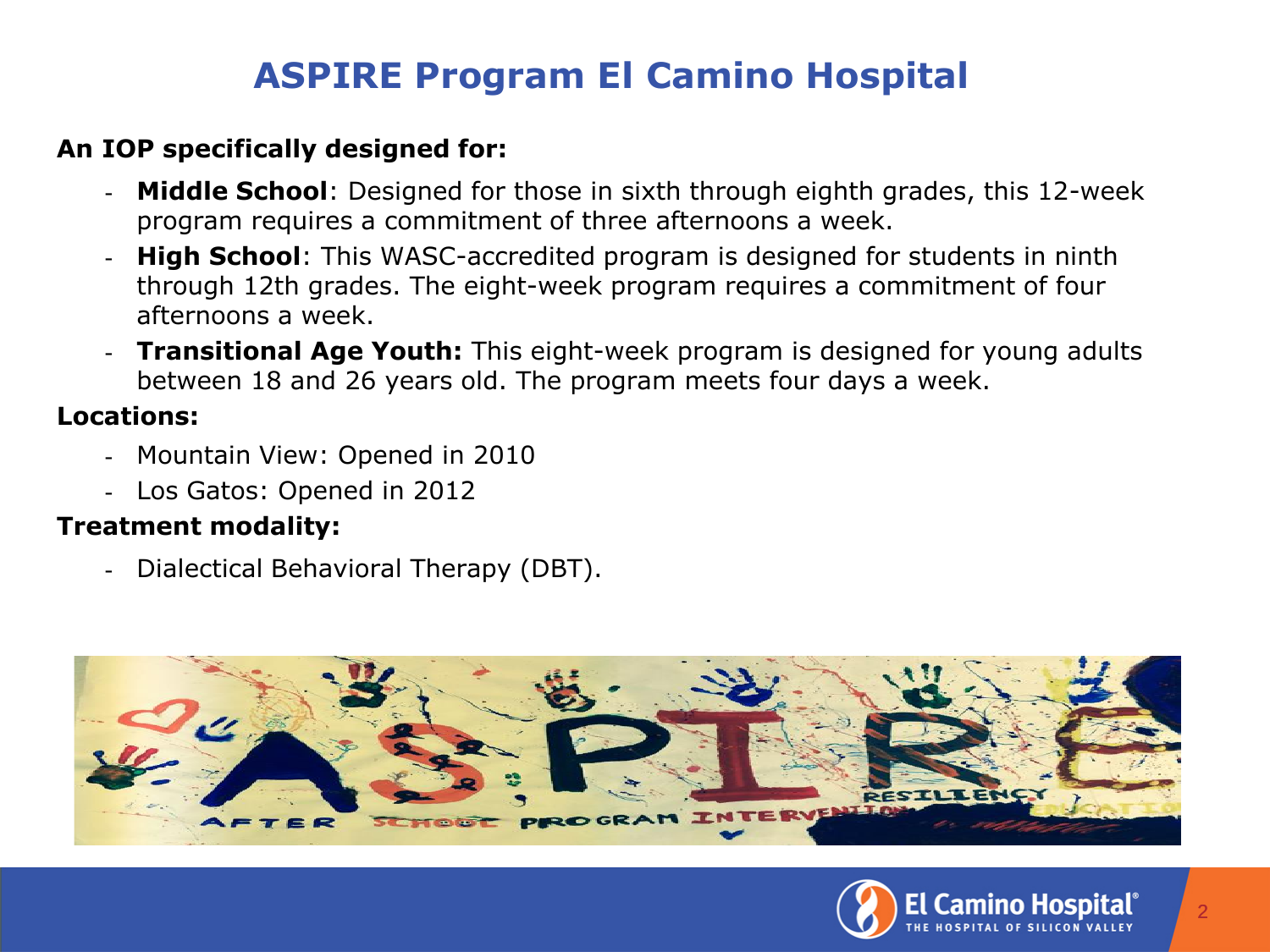# **ASPIRE Program El Camino Hospital**

#### **Program led by a specialized, and a specialized of the specialized of the Program Therapy Room interdisciplinary team including:**

- Adolescent psychiatrist
- Registered nurse
- Occupational therapist
- Licensed program therapists (LMFT, MFT, MSW, LCSW, Psychologists)







#### **Group Room**